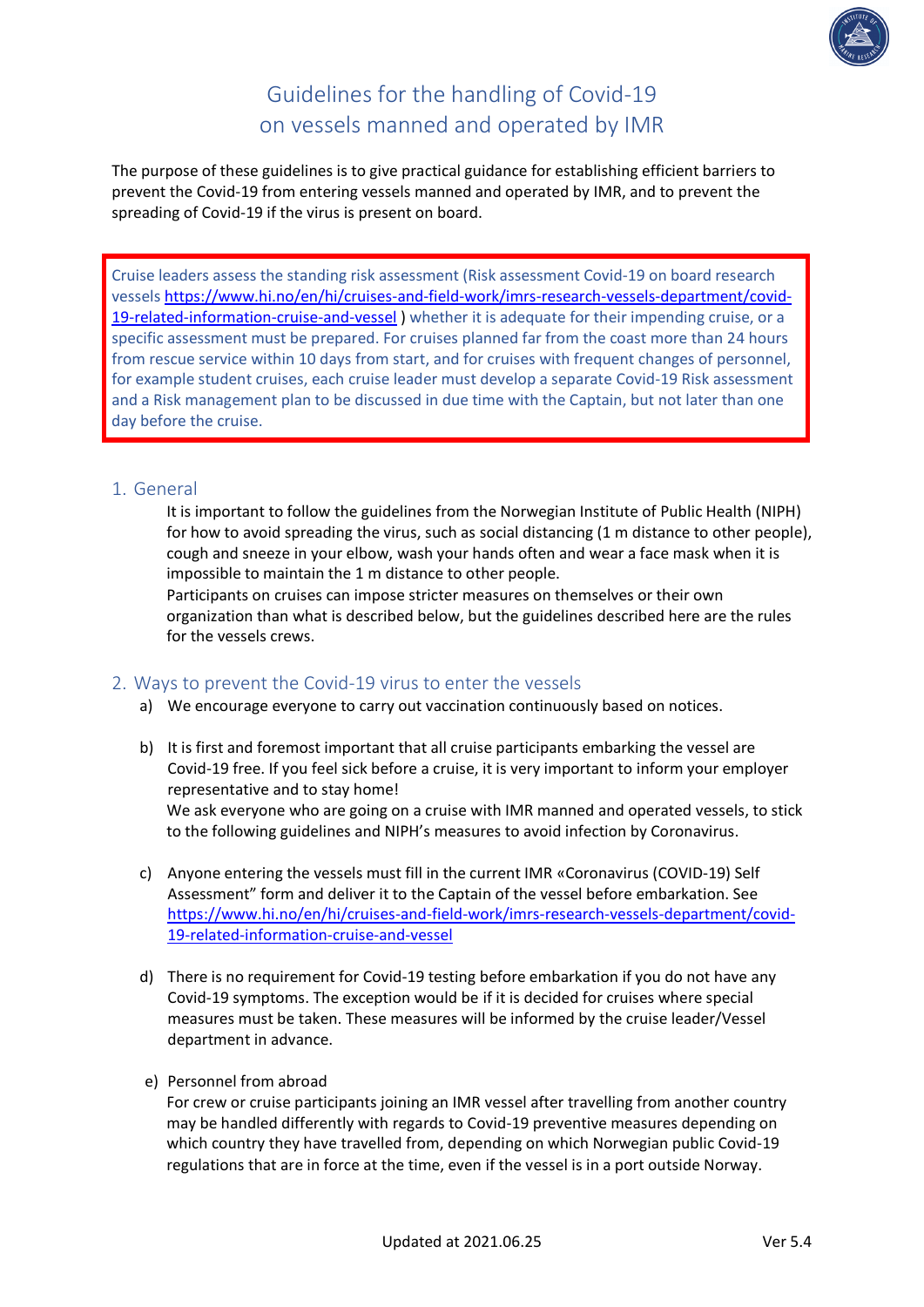

Both Norwegian and local regulations will be applied if they are not exactly the same. The Cruise leader must check the procedure for each individual with regards to requirements for testing in the country of departure, testing in the country of arrival, quarantine requirements in the port of departure etc., and make sure that each individual is given the necessary information in due time in order to be able to join the vessel on a planned date since it can take up to one week before the final result(s) of Covid-19 test(s) are available. [https://www.NIPH.no/en/id/infectious-diseases/coronavirus/](https://www.fhi.no/en/id/infectious-diseases/coronavirus/)

## f) Svalbard

For personnel travelling to Norway and further on to Longyearbyen on Svalbard to embark a vessel, cruise leader or HR manager at the Vessel Department will check for eventual restrictions. Updated information can be found on [https://en.visitsvalbard.com/visitor](https://en.visitsvalbard.com/visitor-information/visit-svalbard-refrain-from-travelling-covid-19)[information/visit-svalbard-refrain-from-travelling-covid-19](https://en.visitsvalbard.com/visitor-information/visit-svalbard-refrain-from-travelling-covid-19)

## g) Shipyards

When an IMR vessel is planned to go to a shipyard, the Captain shall ask for the shipyard internal Covid-19 procedures and preventive measures in time for the crew to harmonize the local shipyard procedures with the vessel's own, before arriving at the yard. It is important to minimize human contact between crew and yard staff, e.g by establishing a modified access control system at the gangway. Both external personnel and IMR staff working on board a vessel at a shipyard, must follow the same Covid-19 procedures as the crew and fill in the «Coronavirus COVID-19 Self Assessment – YARD STAY, MAINTENACE STOP". This assessment should be delivered to the Captain of the vessel before embarkation.

h) In the context of infection control, persons living on board are to be regarded as belonging to the same family. Visits to others outside the "family on board" must be considered according to the rules and advice given by NIPH at any given time. It is encouraged to avoid visiting others (such as friends and own family) when on board, unless NIPHs advice for infection control can be fully complied in respect to meet other people.

# 3. When embarked

- a) The cruise leader shall review with the Captain of the vessel the risk assessment and infection control plan, well in advance of the cruise. Focus on extra measures has to be taken where a cruise-specific risk assessment and infection control plan have been made.
- b) Handling of goods and luggage It is recommended to wear gloves for handling goods and luggage from the pier on board the vessel.
- c) To ensure that everyone has the same understanding and are in agreement on how all on board shall behave with regards to avoid the potential spreading of the Covid-19 virus it is recommended to arrange a "Covid-19 meeting" at the first possible opportunity after crewand/or cruise personnel change where all general and in-force preventive recommendations, measures and procedures are presented and discussed, and any new particular measures for the individual cruise are presented and agreed.
- d) Cooperation and social interactions during the first 10 days of a cruise Those who are working together in a team on board, e.g. on the same watch team in a lab, the catering staff, the engine room staff or the deck hands, can work together as normal as long as the "ground rules" for Covid-19 prevention such as keep social distance (more than 1 meter) at all times, use face mask if necessary, keep the hands clean etc. Such work teams should share a table during meals and not mix with other teams. Persons in the same work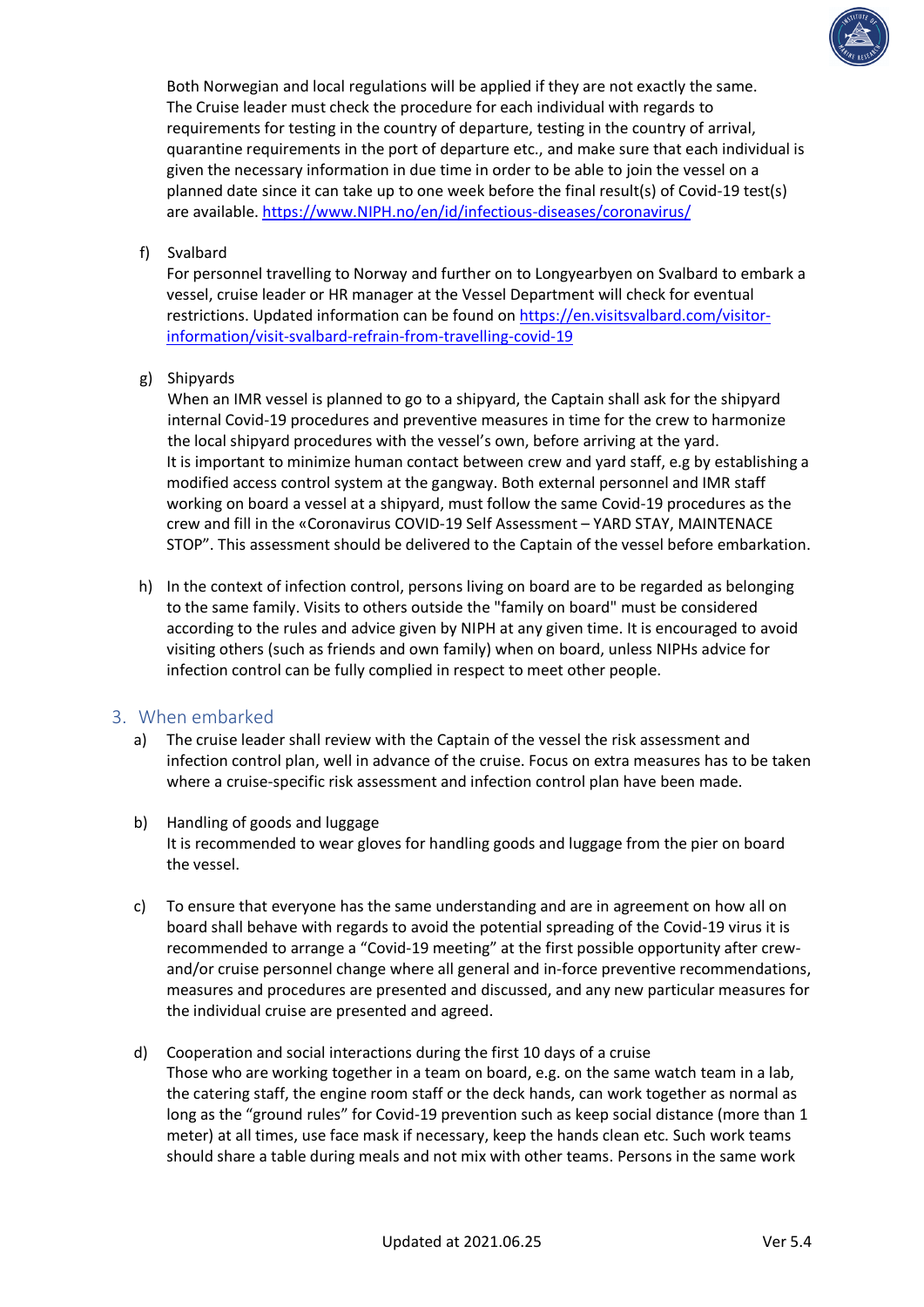

team can also socialize when off duty. All surfaces that needs to be touched to be disinfected afterwards.

- e) Unnecessary visits and activities It is not allowed to make unnecessary trips / activities during the working period on board, if you have not been fully vaccinated or protected.
- f) Service personnel

For service personnel visiting the vessel in port it is important that they do not get access to other parts of the vessel than what is strictly necessary. If infection control can be taken care of, they can be served with the vessel management's acceptance.

They shall not be handed temporary access pass, Personal Protection Equipment (PPE) or any other items belonging to the vessel.

g) Port calls abroad

The Captain to discuss with the Vessel Department when calling on foreign ports.

h) Sharing cabins

Vaccinated can share cabins. If the cruise lasts within 24 hours of rescue service, it is sufficient that you are protected (3 weeks or more after received the first dose), but if the cruise goes further at sea, those who share a cabin must be fully vaccinated (1 week or more after received the final dose).

i) Access to cabins

To reduce the risk of infection, no other than the cabin occupant shall enter a cabin during the first 10 days of a cruise, except when Barrier Tech Fogger is used for disinfection of surfaces by the crew.

#### j) Access to common rooms

Common rooms on board such as corridors, staircases lounges, library, mess room, gym, bridge, acoustic center etc. to be disinfected with Barrier Tech Fogger iaw "Procedure for use of Barrier Tech Fogger for disinfection of surfaces" in the morning and in the afternoon, in addition to the usual cleaning iaw the vessel's internal daily routines.

Use of the gym to be based on the Risk assessment for use of gym on board during Covid-19 pandemic.

Access to the bridge for the first 10 days of the cruise to be limited to cruise leader and instrument technicians when necessary. Access for others to be agreed with the Captain.

k) Meals

The number of seats in the mess room shall be arranged such that social distancing as directed is kept at all times adjusted during the first 10 days of the cruise, e.g. by removing every other chair around the dining tables to reduce the capacity and that only those in the same work team eats at the same table at the same time, and if necessary allocate different meal times to the work teams.

Handwashing with soap and water, or disinfection gel/spray, before meals is mandatory.

All surfaces that needs to be touched to be disinfected frequently by the catering personnel.

4. Measures to be taken if Covid-19 infection is suspected

The following measures are recommended if Covid-19 infection is suspected: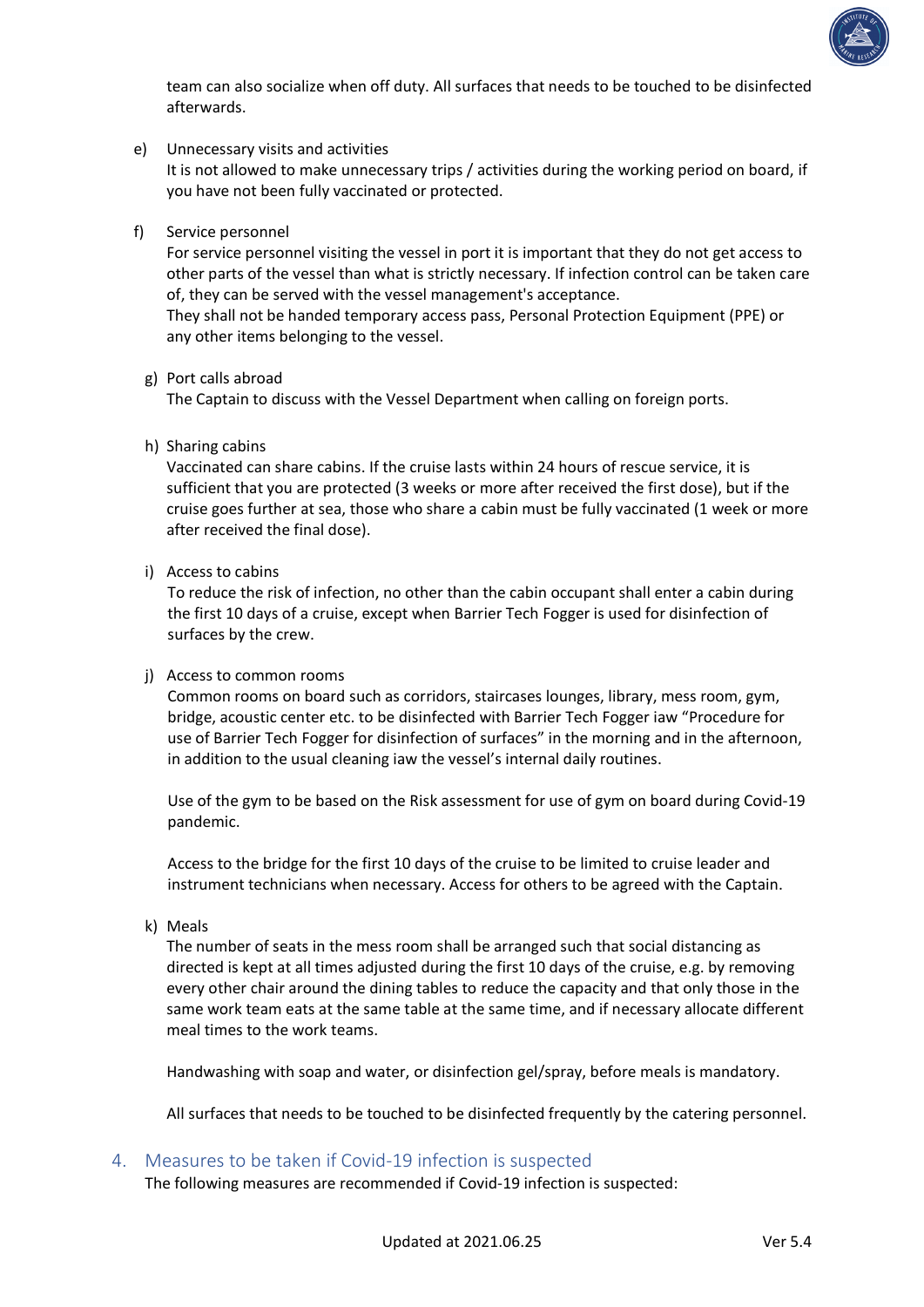

- Immediately isolate the infected person(s) and others in the same cohort in single cabin(s). It is not recommended to use the vessel's hospital as an isolation unit.

If shared cabins are necessary to execute a cruise, one or more cabins should be kept empty to be used as "quarantine" and a plan for how to accommodate persons evacuated from their cabins to be used as "quarantine" cabins, e.g by bringing extra mattresses and accommodate non-infected persons in labs, lounges or other rooms on board.

- Persons with Covid-19 symptoms to be tested during next port call, and both those with symptoms, others in the same cohort and any one lese who have been in contact with those infected should be taken ashore and followed up by local health services.
- Inform IMR/Research Vessel Department that a Covid-19 outbreak is suspected.
- If it is decided to send one or more persons ashore:
	- Contact Radio Medico for advice and guidance.
	- Contact VTS Vardø to get allocated port of entry.
	- Inform the local harbor master in port of entry.
	- Contact local health authorities to agree on time and place for Covid-19 testing and if necessary, follow up medical treatment.

## 5. Measures to reduce the consequences of a Covid-19 outbreak

Handling of Covid-19 infection on board

The Captain must ensure that there is sufficient amounts of PPE and related consumables on board at any time.

Those who are in close contact with a Covid-19 patient must use the required PPE, such as a head visor or goggles, face mask, protection suit and gloves. It is important to take on and off all PPE in a correct manner to avoid infection.

### 6. Other

a) Sick leave and compensation for time spent in quarantine Rules for sick leave and compensation can vary between employers. For IMR staff it is different for land-based personnel and maritime crew.

For land-based staff: Check Hinnsiden.

#### For maritime crew:

Seafarers who are set in quarantine outside their home before going on board, e.g. in a hotel, will be compensated with 2/30 days salary pr day. If quarantined the end of a work period on board, e.g. when travelling back to country of residence, no compensation will be given.

Seafarers who sets themselves in quarantine based on own state of health (Covid-19 symptoms) does not need a health declaration from medical personnel if not able to report for duty on board.

b) Personnel who are in a Covid-19 high-risk group as defined by the Norwegian Institute of Public Health:

Covid-19 high risk personnel should consult with their local GP or a seafarer's doctor if it is advisable to go on a cruise.

Get a sick leave statement if deemed necessary. Travel restrictions to be informed to the Captain, the IMR Crew manager, and/or the Cruise leader immediately.

Immunosuppressive drugs lower the effect of Covid-19 vaccine. It is therefore important that those to whom this applies, inform the Captain or HR manager at the Vessel Department of all health conditions.